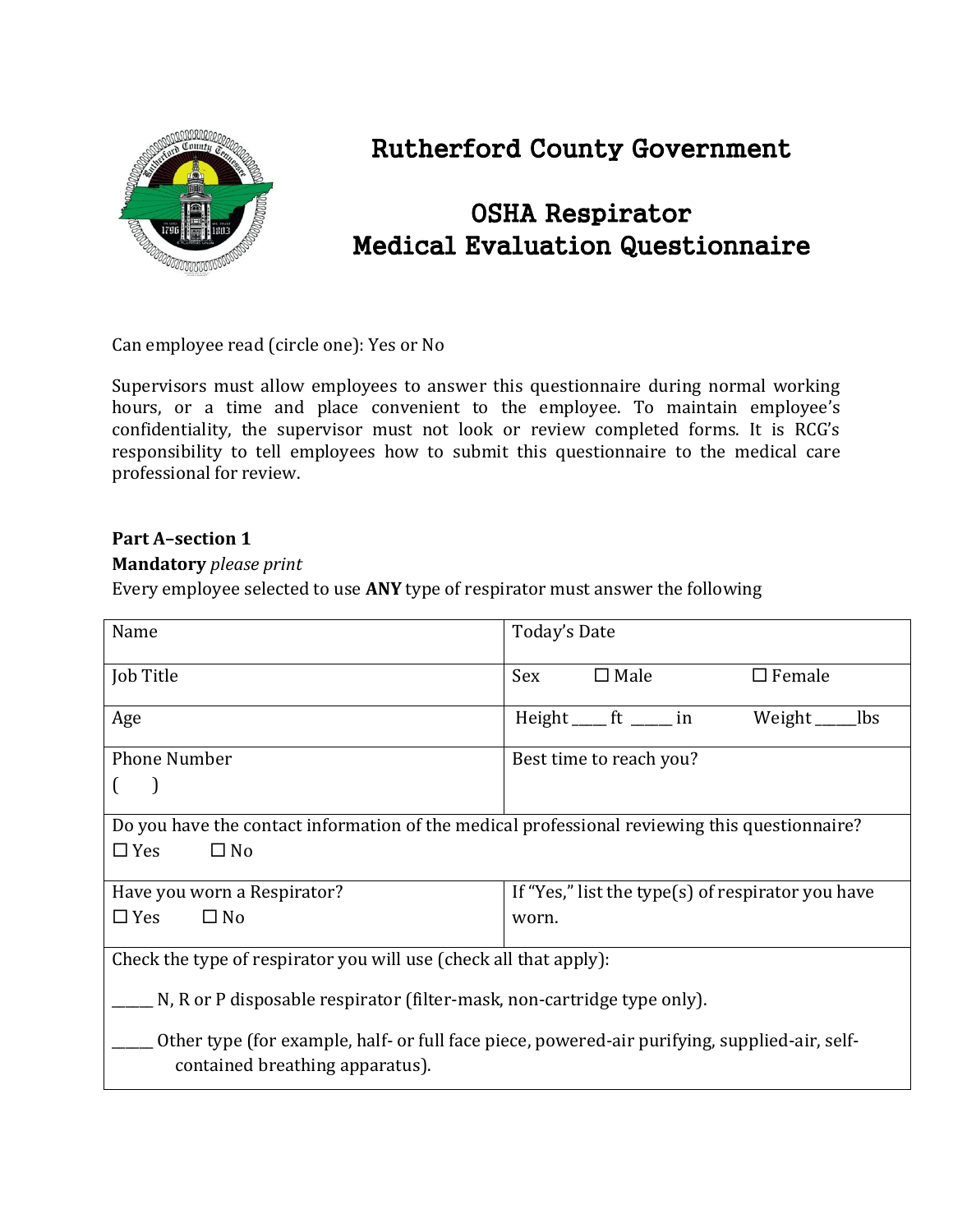# **Part A –section 2 Mandatory** *please print*:

Every employee selected to use **ANY** type of respirator must answer the following:

| Do you currently smoke or have smoked tobacco in the last month?               | <b>YES</b> | N <sub>O</sub> |
|--------------------------------------------------------------------------------|------------|----------------|
| Do you currently have or have ever had any of the following conditions?        |            |                |
| Seizures                                                                       | Yes        | N <sub>o</sub> |
| Trouble smelling odors                                                         | Yes        | N <sub>o</sub> |
| <b>Diabetes</b>                                                                | Yes        | N <sub>o</sub> |
| Claustrophobia (fear of closed spaces)                                         | Yes        | N <sub>o</sub> |
| Allergic reactions that interfere with breathing                               | Yes        | N <sub>o</sub> |
| Have you experienced any of the following conditions in the past or currently? |            |                |
| Asbestosis                                                                     | Yes        | N <sub>o</sub> |
| Asthma                                                                         | Yes        | N <sub>o</sub> |
| Chronic bronchitis                                                             | Yes        | N <sub>o</sub> |
| Emphysema                                                                      | Yes        | N <sub>o</sub> |
| Pneumonia                                                                      | Yes        | N <sub>o</sub> |
| Tuberculosis                                                                   | Yes        | N <sub>o</sub> |
| Silicosis                                                                      | Yes        | N <sub>o</sub> |
| Pneumothorax (collapsed lung)                                                  | Yes        | N <sub>o</sub> |
| Lung cancer                                                                    | Yes        | N <sub>o</sub> |
| <b>Broken</b> ribs                                                             | Yes        | N <sub>o</sub> |
| Any chest injuries or surgeries                                                | Yes        | No             |
| Any other lung problems                                                        | Yes        | N <sub>o</sub> |
| Do you currently have any of the following symptoms?                           |            |                |
| Shortness of breath                                                            | Yes        | N <sub>o</sub> |
| Shortness of breath when walking fast on level ground                          | Yes        | No             |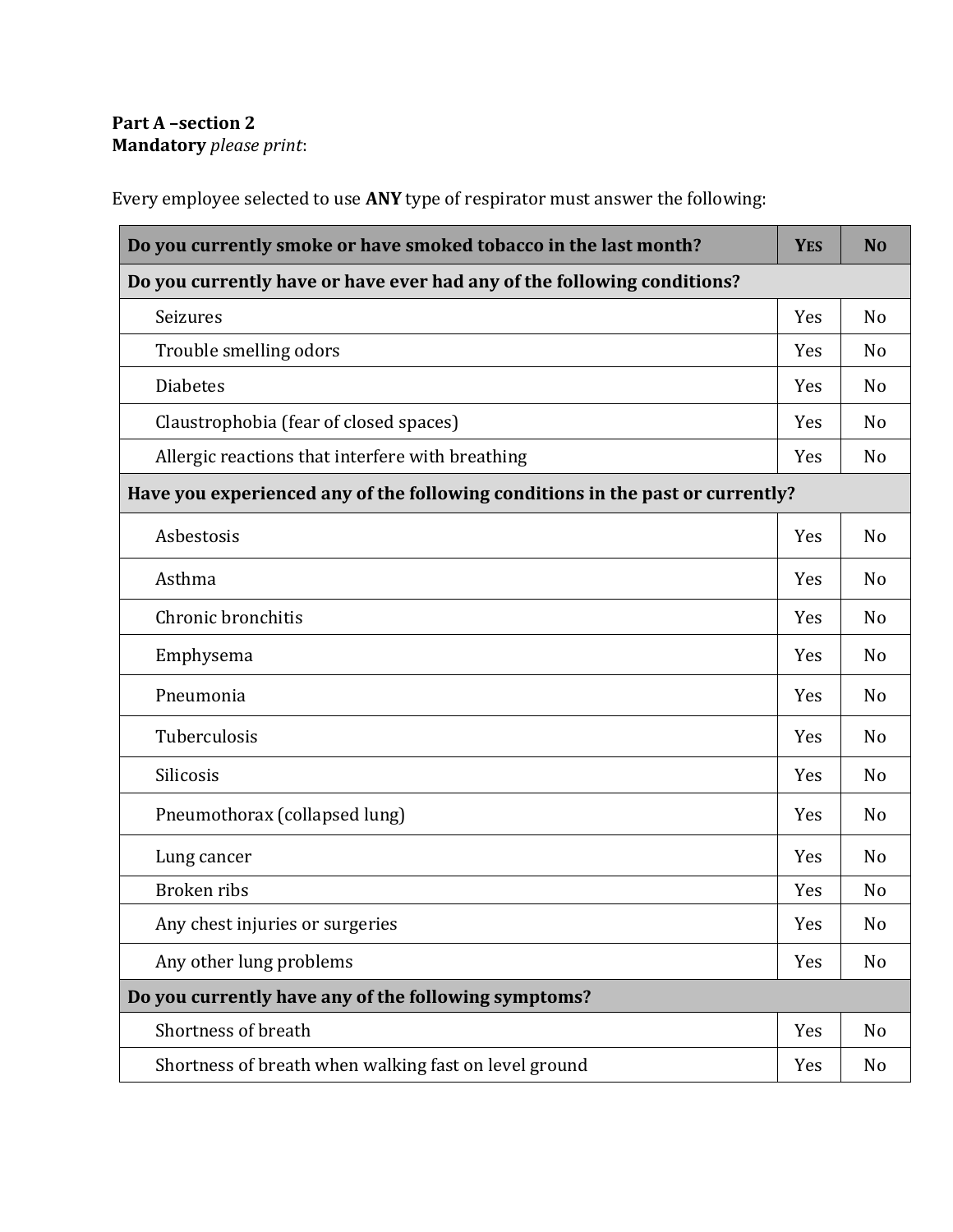| Shortness of breath when walking up a slight hill or incline                 | Yes        | N <sub>0</sub> |
|------------------------------------------------------------------------------|------------|----------------|
| Shortness of breath when walking with others on level ground ordinary pace   | Yes        | N <sub>o</sub> |
| Shortness breath when walking at own pace on level ground                    | Yes        | N <sub>o</sub> |
| Shortness of breath when washing or dressing                                 | Yes        | N <sub>o</sub> |
| Shortness of breath that interferes with work                                | Yes        | N <sub>o</sub> |
| Coughing that produces phlegm (thick sputum)                                 | Yes        | N <sub>o</sub> |
| Coughing that wakes you early in the morning                                 | <b>YES</b> | N <sub>0</sub> |
| Coughing that occurs mostly when lying down                                  | <b>YES</b> | N <sub>0</sub> |
| Coughing up blood in the last month                                          | <b>YES</b> | N <sub>0</sub> |
| Wheezing                                                                     | <b>YES</b> | N <sub>0</sub> |
| Wheezing that interferes with work                                           | <b>YES</b> | N <sub>0</sub> |
| Chest pain when deep breathing                                               | <b>YES</b> | N <sub>0</sub> |
| Any other lung conditions?                                                   | <b>YES</b> | N <sub>0</sub> |
|                                                                              |            |                |
| Have you ever had any of the following heart conditions?                     |            |                |
| Heart attack                                                                 | <b>YES</b> | N <sub>0</sub> |
| Stroke                                                                       | <b>YES</b> | N <sub>0</sub> |
| Angina                                                                       | <b>YES</b> | N <sub>0</sub> |
| Heart failure                                                                | <b>YES</b> | N <sub>0</sub> |
| Swelling in legs or feet (not caused by walking)                             | <b>YES</b> | N <sub>0</sub> |
| Heart arrhythmia (irregular heart beat)                                      | <b>YES</b> | N <sub>0</sub> |
| High blood pressure                                                          | <b>YES</b> | N <sub>0</sub> |
| Any other heart conditions?                                                  | YES        | N <sub>0</sub> |
| Have you experienced any of the following symptoms in the past or currently? |            |                |
| Frequent pain or tightness in chest                                          | <b>YES</b> | N <sub>0</sub> |
| Pain or tightness in chest during physical activity                          | <b>YES</b> | N <sub>0</sub> |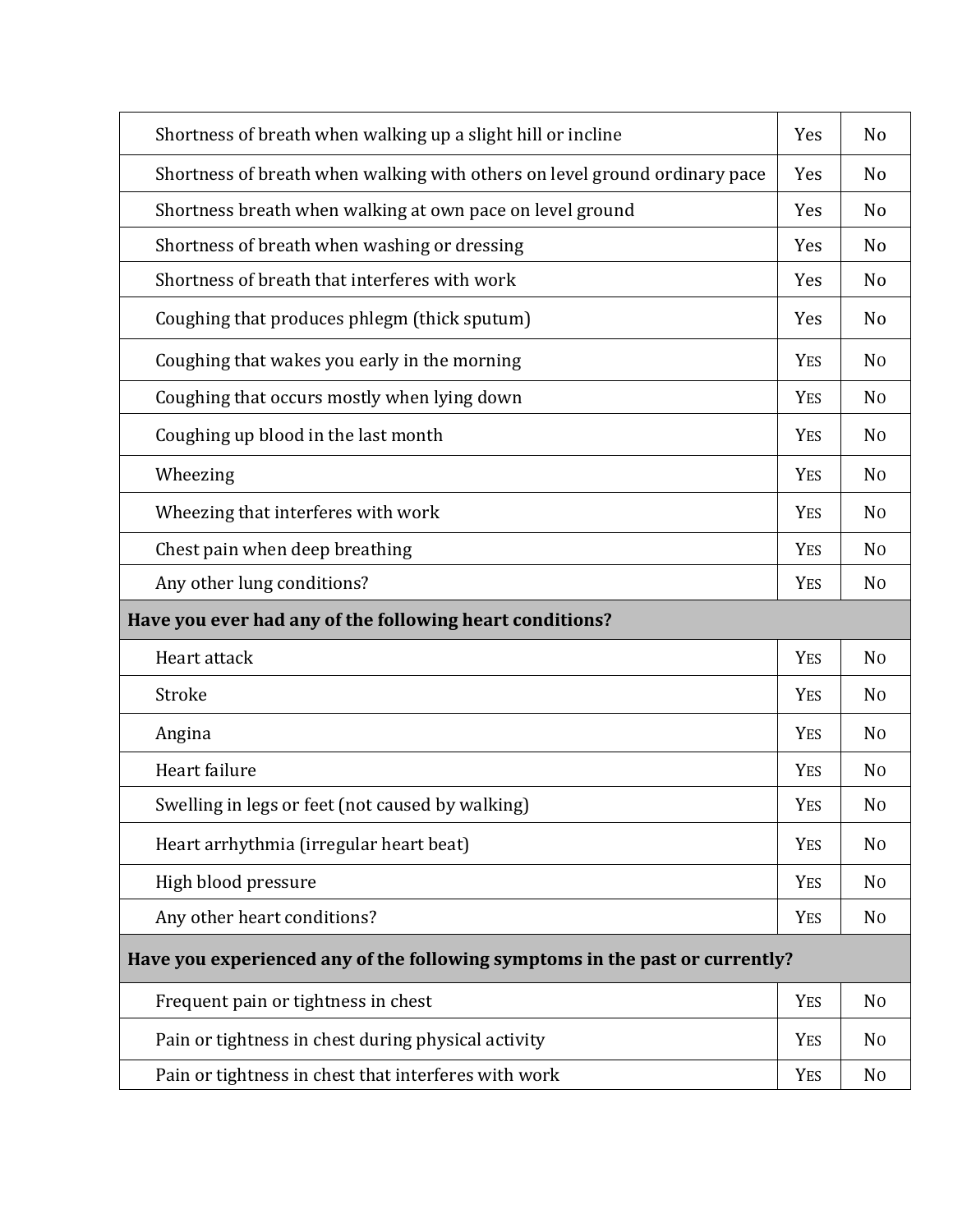| Skipped or missed heart beats in the past two years                                                                                                   | <b>YES</b> | N <sub>0</sub> |
|-------------------------------------------------------------------------------------------------------------------------------------------------------|------------|----------------|
| Heartburn or indigestion not related to eating                                                                                                        | <b>YES</b> | N <sub>0</sub> |
| Any other symptoms that may be related to heart or circulatory problems?                                                                              | <b>YES</b> | N <sub>0</sub> |
| Are you currently taking medication for any of the following conditions?                                                                              |            |                |
| Lungs                                                                                                                                                 | <b>YES</b> | N <sub>0</sub> |
| Heart                                                                                                                                                 | <b>YES</b> | N <sub>0</sub> |
| <b>Blood pressure</b>                                                                                                                                 | <b>YES</b> | N <sub>0</sub> |
|                                                                                                                                                       |            |                |
| Seizures                                                                                                                                              | <b>YES</b> | N <sub>0</sub> |
| Have you ever experienced any of the following problems while using a respirator?<br>If you have not used a respirator, proceed to the next question. |            |                |
| Eye irritation                                                                                                                                        | <b>YES</b> | N <sub>0</sub> |
| Skin allergies or rashes                                                                                                                              | <b>YES</b> | N <sub>0</sub> |
| Anxiety                                                                                                                                               | <b>YES</b> | N <sub>0</sub> |
| General weakness or fatigue                                                                                                                           | <b>YES</b> | N <sub>0</sub> |
| Any other problems that interferes with use of a respirator                                                                                           | <b>YES</b> | N <sub>0</sub> |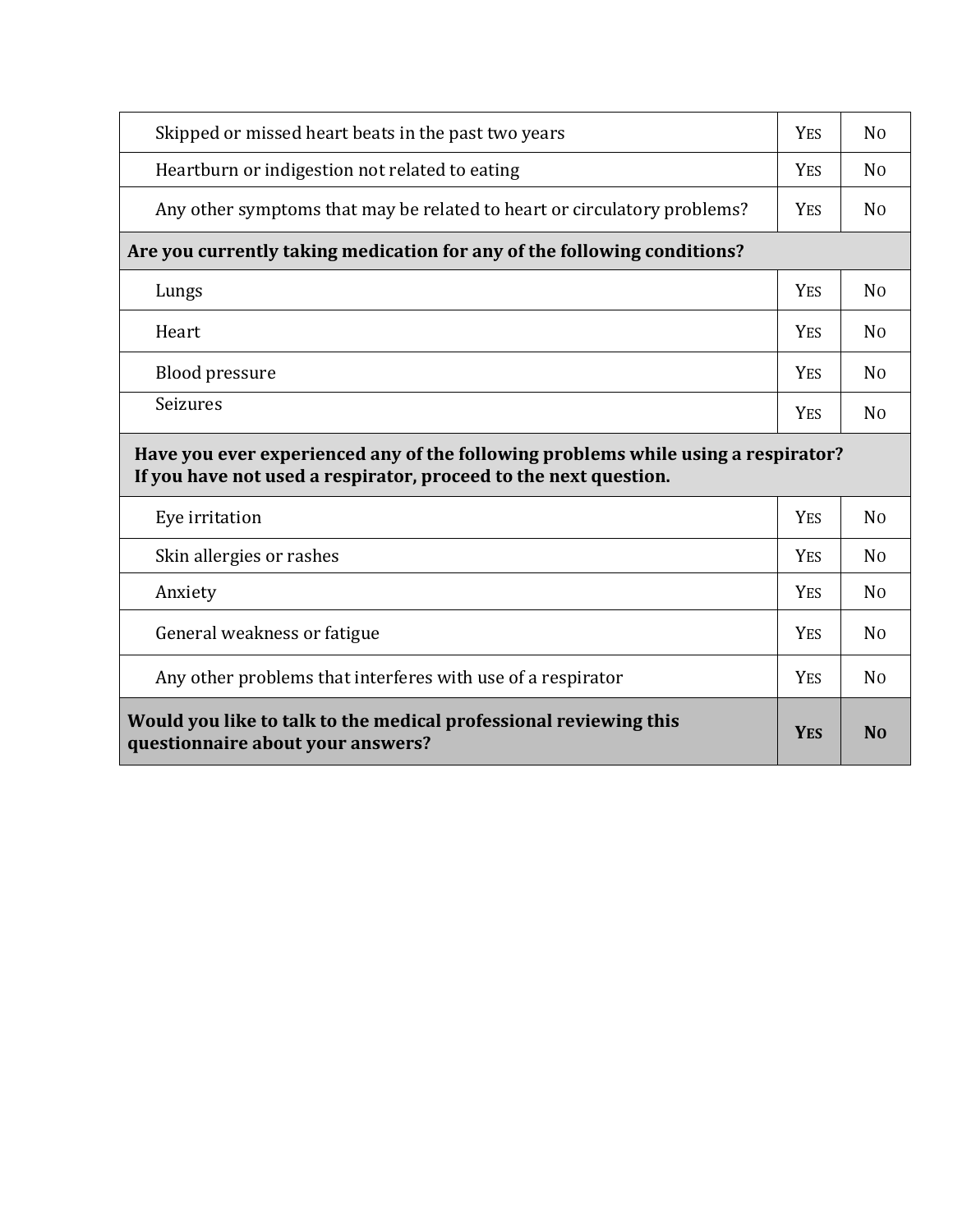### **Part A –section 3 Mandatory**

Employees selected to use **full face respirator** or **self-contained breathing apparatus (SCBA)** respirator must answer the following section. Answering Part A-section 3 voluntary for employees selected to use other types of respirators.

| Have you ever lost vision in either eye (temporarily or permanently)          | <b>YES</b> | N <sub>0</sub> |
|-------------------------------------------------------------------------------|------------|----------------|
| Do you currently have any of these vision conditions?                         |            |                |
| Wear contact lenses                                                           | <b>YES</b> | N <sub>0</sub> |
| Wear glasses                                                                  | <b>YES</b> | N <sub>0</sub> |
| Color blind                                                                   | <b>YES</b> | N <sub>0</sub> |
| Any other eye or vision problem                                               | YES        | N <sub>0</sub> |
| Have you experienced an injury to your ear, like a broken ear drum?           | <b>YES</b> | N <sub>O</sub> |
| Do you currently have any of the following hearing conditions?                |            |                |
| Difficulty hearing                                                            | <b>YES</b> | N <sub>0</sub> |
| Wear a hearing aid                                                            | <b>YES</b> | No             |
| Any other hearing or ear condition                                            | <b>YES</b> | N <sub>0</sub> |
| Have you experienced a back injury?                                           | <b>YES</b> | N <sub>0</sub> |
| Do you currently have any of the following musculoskeletal conditions?        |            |                |
| Weakness of arms, hands, legs, or feet                                        | <b>YES</b> | N <sub>0</sub> |
| Back pain                                                                     | <b>YES</b> | N <sub>0</sub> |
| Pain or stiffness when leaning forward or backward at the waist               | <b>YES</b> | N <sub>0</sub> |
| Difficulty moving head up or down                                             | <b>YES</b> | No             |
| Difficulty moving head side to side                                           | <b>YES</b> | N <sub>0</sub> |
| Difficulty bending at the knees                                               | <b>YES</b> | N <sub>0</sub> |
| Difficulty squatting to the ground                                            | <b>YES</b> | N <sub>0</sub> |
| Climbing a flight of stairs or a ladder carrying more than 25-lbs             | <b>YES</b> | N <sub>0</sub> |
| Any other muscle/skeletal conditions that interferes with using a respirator? | <b>YES</b> | N <sub>0</sub> |

**Part B –section 1**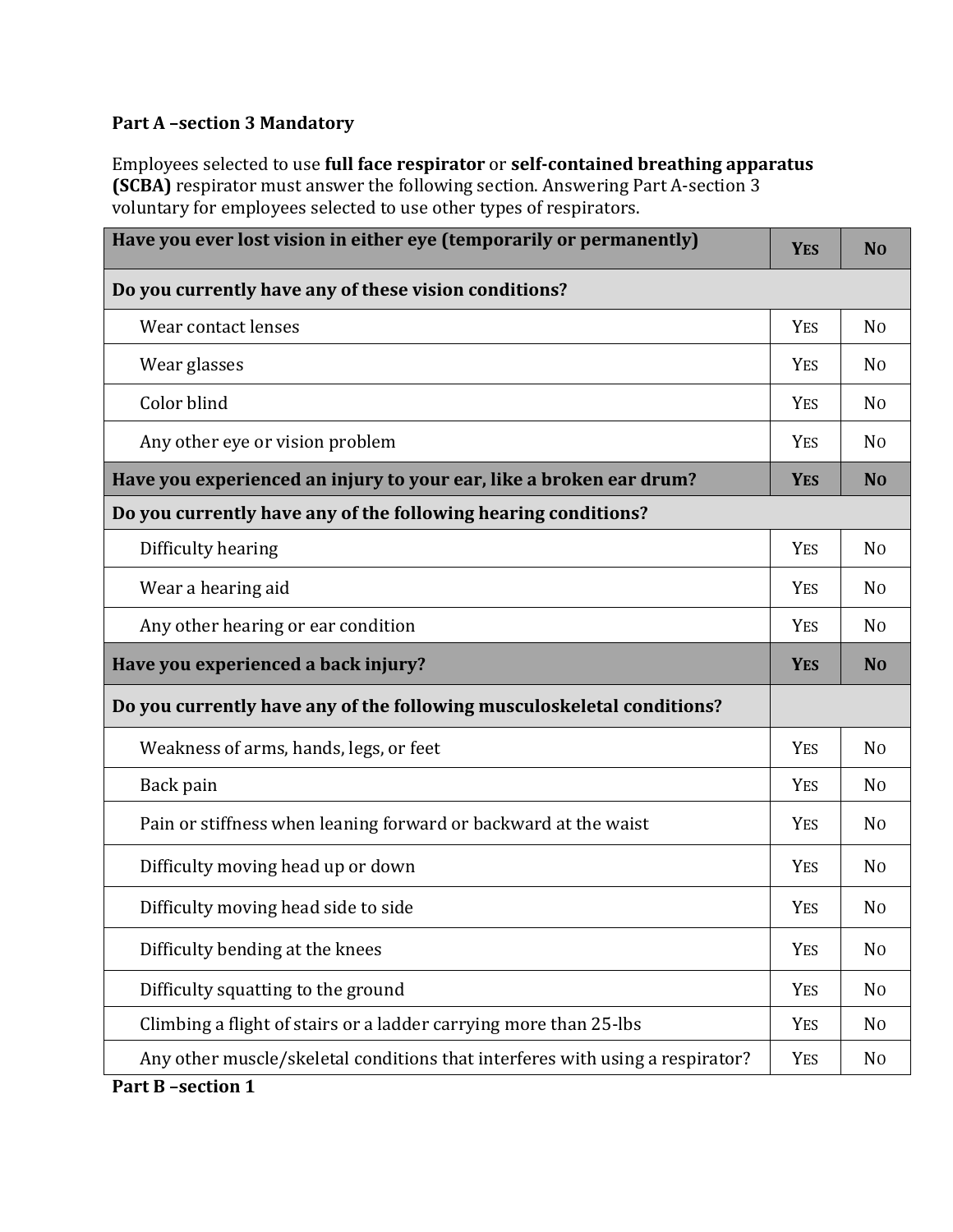The medical professional reviewing this questionnaire has the right to request answers to any of the following questions and other questions not listed.

| Do you work at high altitudes over 5,000 feet or in a place with lower than<br>normal oxygen?                                                          |            | N <sub>0</sub> |
|--------------------------------------------------------------------------------------------------------------------------------------------------------|------------|----------------|
| If yes, do you have feelings of dizziness, shortness of breath, pounding in your<br>chest, or other symptoms when working under these conditions?      | <b>YES</b> | N <sub>0</sub> |
| Have you ever been exposed to hazardous solvents, hazardous airborne<br>chemicals (gases, fumes or dust) or had skin contact with hazardous chemicals? | <b>YES</b> | N <sub>0</sub> |
| If yes, what chemicals?                                                                                                                                |            |                |
| Have you ever worked with any of the materials or the conditions listed below?                                                                         |            |                |
| Asbestos                                                                                                                                               | <b>YES</b> | No             |
| Silica                                                                                                                                                 | <b>YES</b> | N <sub>0</sub> |
| Tungsten/cobalt (e.g. grinding or welding this material)                                                                                               | <b>YES</b> | N <sub>0</sub> |
| Beryllium                                                                                                                                              | <b>YES</b> | N <sub>0</sub> |
| Aluminum                                                                                                                                               | <b>YES</b> | N <sub>0</sub> |
| Coal (for example, mining)                                                                                                                             | <b>YES</b> | N <sub>0</sub> |
| Iron                                                                                                                                                   | <b>YES</b> | N <sub>0</sub> |
| Tin                                                                                                                                                    | <b>YES</b> | N <sub>0</sub> |
| Dusty environments                                                                                                                                     | <b>YES</b> | N <sub>0</sub> |
| Other hazardous exposures                                                                                                                              | <b>YES</b> | N <sub>0</sub> |
| If yes, describe exposures                                                                                                                             |            |                |
| List second jobs or side businesses                                                                                                                    |            |                |
| List previous occupation                                                                                                                               |            |                |
| List hobbies                                                                                                                                           |            |                |
| Have you served in the military services?                                                                                                              | YES        | No             |
| If yes, were you exposed to biological or chemical agents in training or combat?                                                                       | <b>YES</b> | No             |
| Have you ever worked on a HAZMAT team?                                                                                                                 | YES        | No             |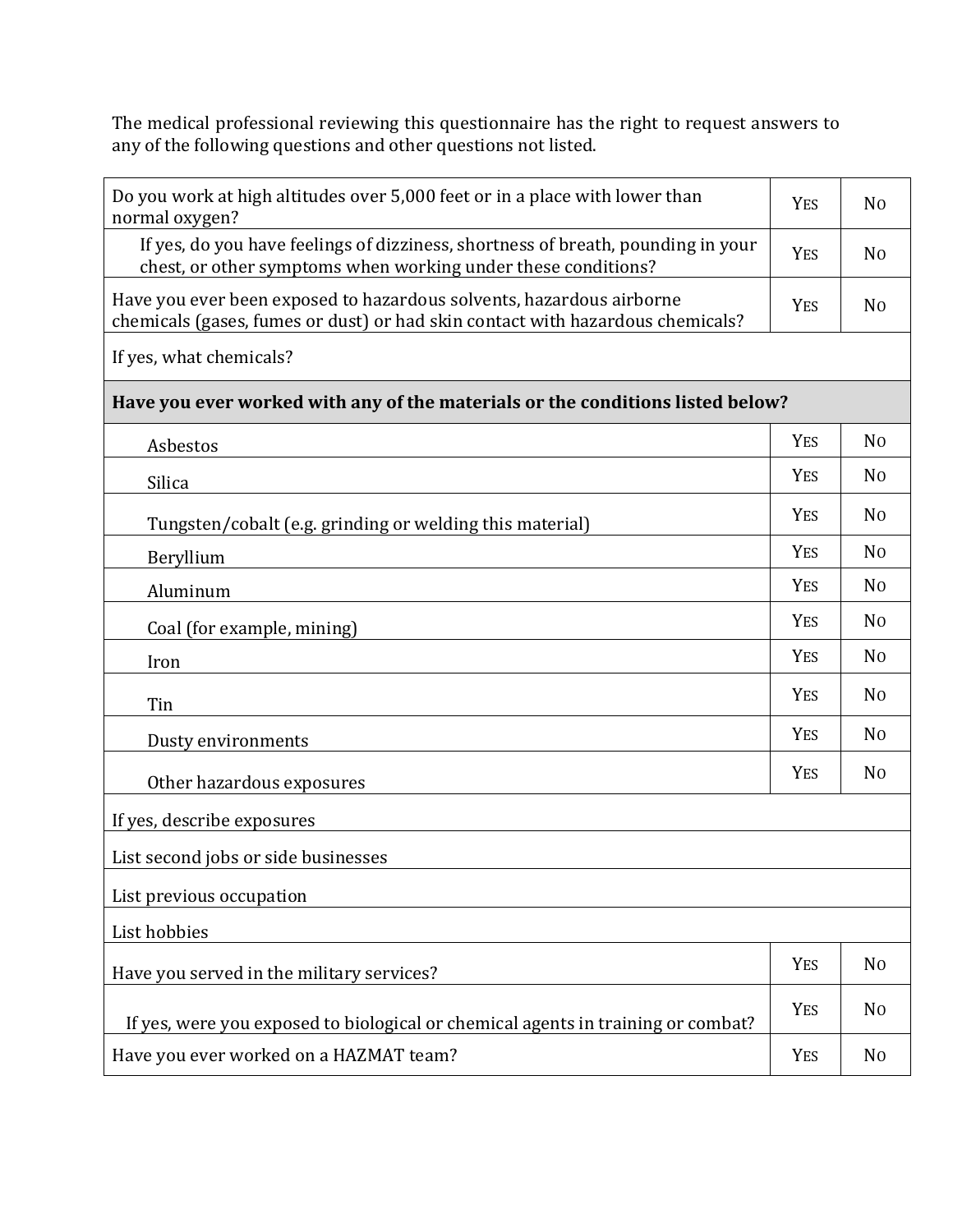| Are you taking medications prescriptions or over-the-counter other than<br>medications previously listed in this questionnaire?                                                                                                                                                                                                                                                                                    | <b>YES</b> | N <sub>0</sub> |
|--------------------------------------------------------------------------------------------------------------------------------------------------------------------------------------------------------------------------------------------------------------------------------------------------------------------------------------------------------------------------------------------------------------------|------------|----------------|
| If yes, list medications.                                                                                                                                                                                                                                                                                                                                                                                          |            |                |
| Will you use any of the following with the respirator(s)?                                                                                                                                                                                                                                                                                                                                                          |            |                |
| <b>HEPA</b> filters                                                                                                                                                                                                                                                                                                                                                                                                | <b>YES</b> | N <sub>0</sub> |
| Canisters (for example, gas masks)                                                                                                                                                                                                                                                                                                                                                                                 | <b>YES</b> | N <sub>0</sub> |
| Cartridges                                                                                                                                                                                                                                                                                                                                                                                                         | <b>YES</b> | N <sub>0</sub> |
| How often are you expected to use the respirator(s) $-$ check all that apply                                                                                                                                                                                                                                                                                                                                       |            |                |
| Escape only (no rescue)                                                                                                                                                                                                                                                                                                                                                                                            | <b>YES</b> | N <sub>0</sub> |
| Emergency rescue only                                                                                                                                                                                                                                                                                                                                                                                              | <b>YES</b> | N <sub>0</sub> |
| Less than 5-hours per week                                                                                                                                                                                                                                                                                                                                                                                         | <b>YES</b> | N <sub>0</sub> |
| Less than 2-hours per day                                                                                                                                                                                                                                                                                                                                                                                          | <b>YES</b> | N <sub>0</sub> |
| 2 to 4 hours per day                                                                                                                                                                                                                                                                                                                                                                                               | <b>YES</b> | N <sub>0</sub> |
| Over 4-hours per day                                                                                                                                                                                                                                                                                                                                                                                               | <b>YES</b> | N <sub>0</sub> |
| While using the respirator, is your work effort:                                                                                                                                                                                                                                                                                                                                                                   |            |                |
| <b>Light-</b> sitting while writing, typing, drafting, or performing light assembly work or<br>standing while operating drill press 1-3 pounds or controlling machines                                                                                                                                                                                                                                             | <b>YES</b> | N <sub>0</sub> |
| If yes, how long does this period last during the normal work day?                                                                                                                                                                                                                                                                                                                                                 | <b>HRS</b> | <b>MINS</b>    |
| <b>Moderate</b> – <i>sitting</i> while nailing or filing; <i>driving</i> truck or bus; <i>standing</i> while<br>drilling, nailing, performing assembly work or transferring load of about 35<br>pounds at trunk level; walking on a level surface about 2 miles per hour or down<br>a 5° grade about 3 miles per hour or <i>pushing</i> a wheelbarrow with a heavy load of<br>about 100 pounds on a level surface. | <b>YES</b> | N <sub>0</sub> |
| If yes, how long does this period last during the normal work day?                                                                                                                                                                                                                                                                                                                                                 | <b>HRS</b> | <b>MINS</b>    |
| <b>Heavy</b> – <i>lifting</i> a heavy load of about 50 pounds from the floor to employee's waist<br>or shoulder; working on a loading dock; shoveling; standing while<br>bricklaying or chipping castings; walking up an 8° grade about 2 miles per<br>hour; <i>climbing</i> stairs with a heavy load of about 50 pounds.                                                                                          | <b>YES</b> | N <sub>0</sub> |
| If yes, how long does this period last during the normal work day?                                                                                                                                                                                                                                                                                                                                                 | <b>HRS</b> | <b>MINS</b>    |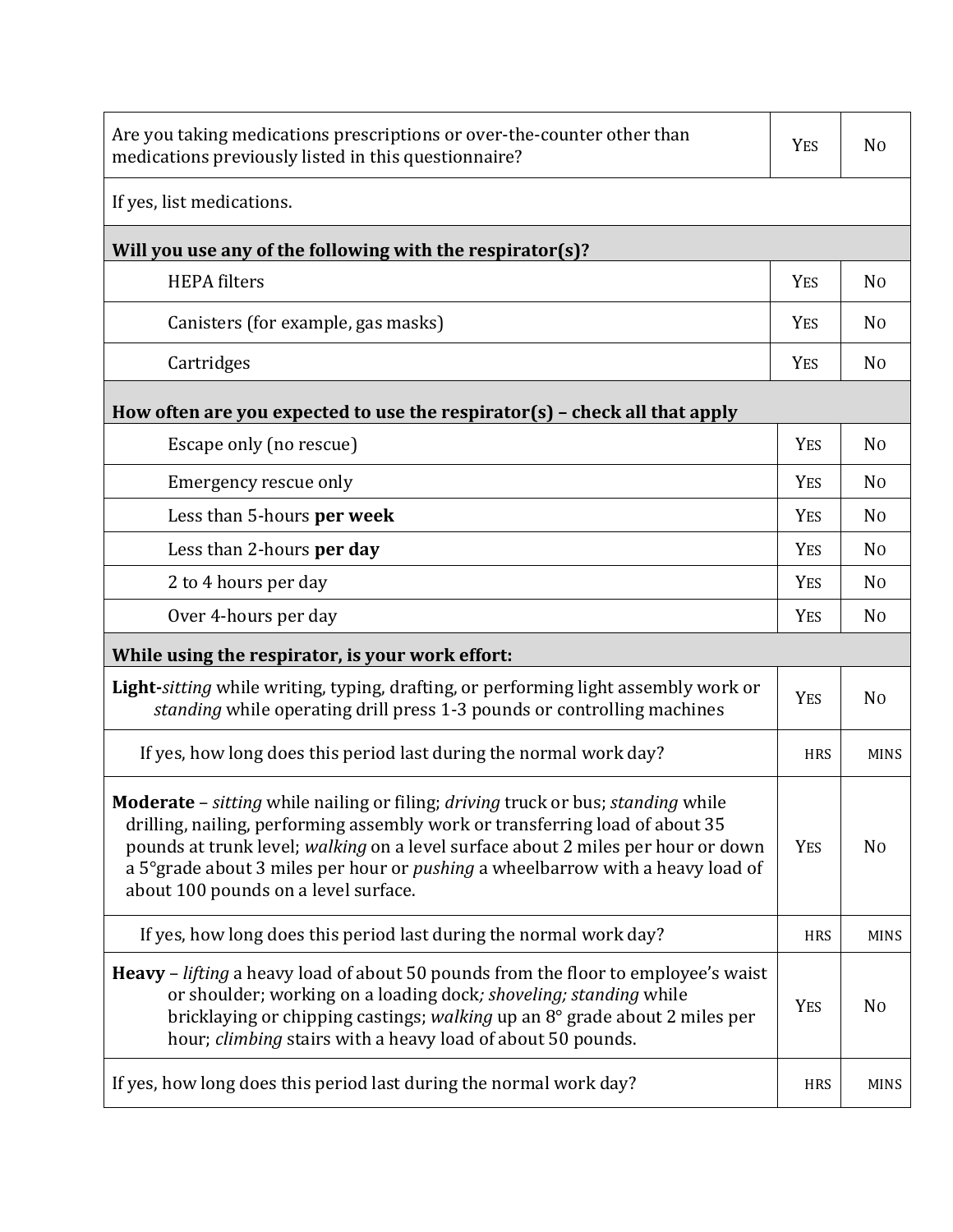| Will you be using other protective clothing and/or equipment with the respirator?                                                               |  |  | No             |
|-------------------------------------------------------------------------------------------------------------------------------------------------|--|--|----------------|
| If yes, describe the protective clothing and/or equipment                                                                                       |  |  |                |
| Will you be working under hot conditions (temperature exceeding 77°F)<br><b>YES</b>                                                             |  |  | No             |
| Will you be working under humid conditions                                                                                                      |  |  | N <sub>0</sub> |
| Describe the work you will do while using the respirator                                                                                        |  |  |                |
| Describe any hazardous conditions you may encounter when using the respirator                                                                   |  |  |                |
| Provide known information for substances you may exposed to when using the respirator:                                                          |  |  |                |
| Name of toxic substance                                                                                                                         |  |  |                |
| Estimated maximum exposure level per shift<br>Duration of exposure per shift                                                                    |  |  |                |
| Name of toxic substance                                                                                                                         |  |  |                |
| Estimated maximum exposure level per shift<br>Duration of exposure per shift                                                                    |  |  |                |
| Name of toxic substance                                                                                                                         |  |  |                |
| Estimated maximum exposure level per shift<br>Duration of exposure per shift                                                                    |  |  |                |
| Describe other responsibilities you will have while using respirator that may affect the safety and<br>well-being of others (rescue, security). |  |  |                |

I certify that above answers are herein true, complete and accurate to the best of my knowledge. I am aware that any false, fictitious, or fraudulent statements or claims may subject me to disciplinary action – up to and including termination.

**Employee's Signature** Date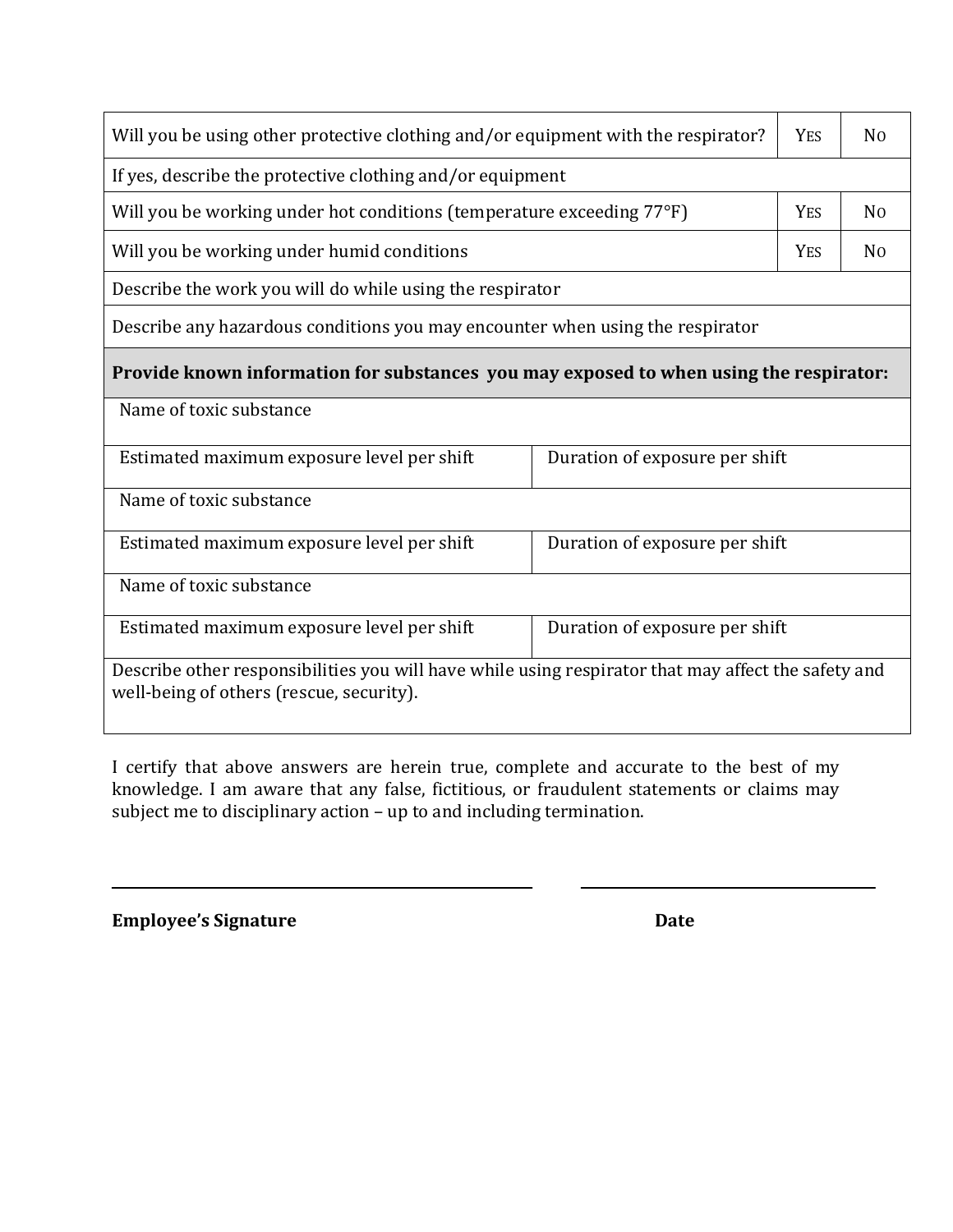

# **OSHA RESPIRATOR MEDICAL CERTIFICATION**

| <b>NAME</b>       | <b>TODAY'S DATE</b> |
|-------------------|---------------------|
| <b>SUPERVISOR</b> | <b>DEPARTMENT</b>   |

 $\square$  Employee is medically approved for respirator use without restrictions.

 $\square$  Employee is NOT medically approved for respirator use.

 $\Box$  Employee is medically approved for respirator use with the following restrictions:

Other comments:

This certification is valid for two years. Employees must notify their supervisor if potentially relevant health problems or accidents arise before then.

Physician's Signature

Physician (Print name)

Medical Facility